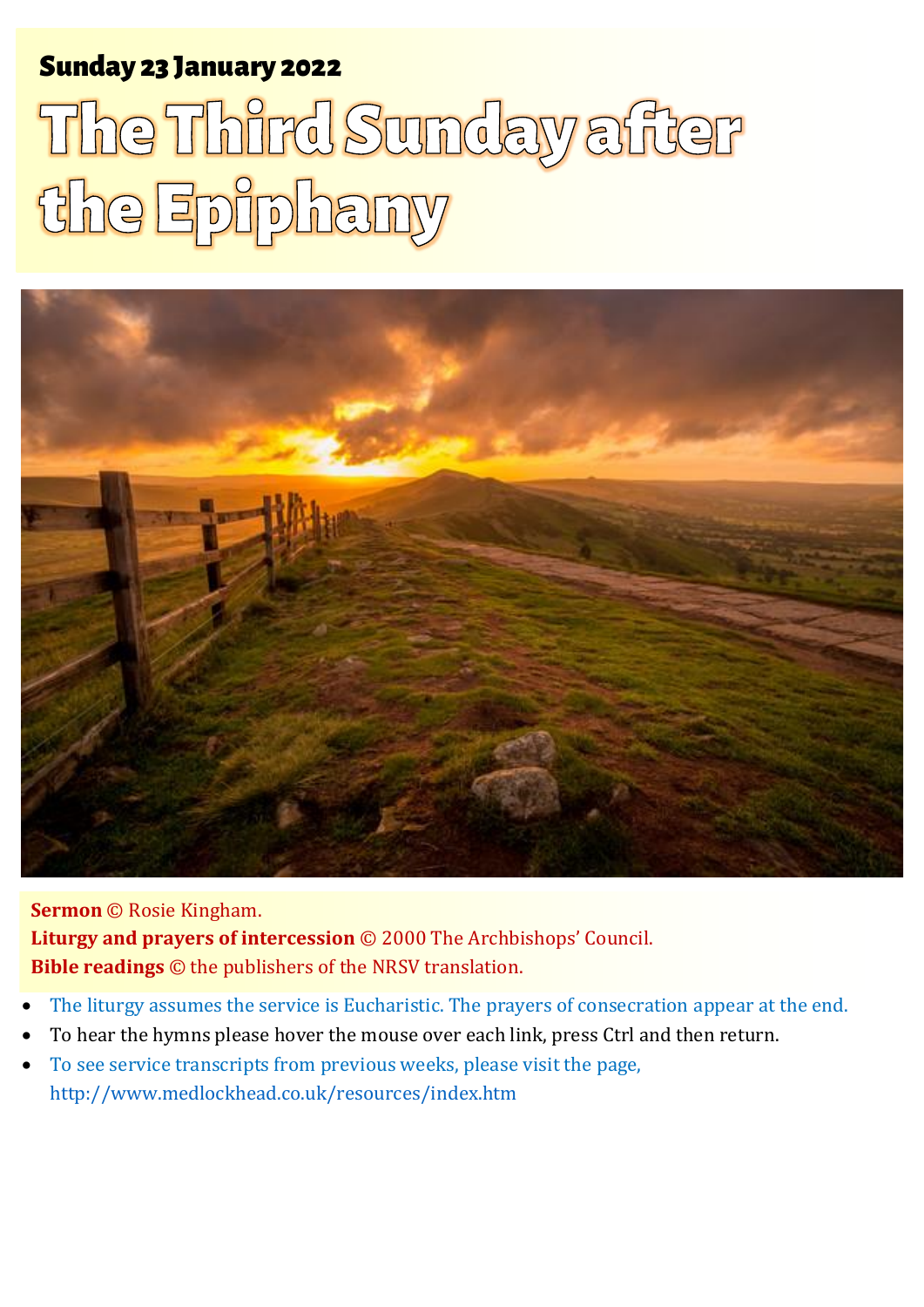# **Introduction and welcome**

HYMN 1 **[Take my life and let it be](https://www.youtube.com/watch?v=9speOjVQ3ZA)** (please click on this link to hear the hymn) **[Take my life and let it be](https://www.youtube.com/watch?v=Of4l5bTdZ8M)** (please click for a different interpretation)

# **The Welcome**

In the name of the Father, and of the Son, and of the Holy Spirit

All **Amen.**

The Lord be with you

All **And also with you.**

# **The Preparation**

All **Almighty God,**

**to whom all hearts are open, all desires known, and from whom no secrets are hidden: cleanse the thoughts of our hearts by the inspiration of your Holy Spirit, that we may perfectly love you, and worthily magnify your holy name; through Christ our Lord. Amen.**

Our Lord Jesus Christ said: The first commandment is this: 'Hear, O Israel, the Lord our God is the only Lord. You shall love the Lord your God with all your heart, with all your soul, with all your mind, and with all your strength.'

And the second is this: 'Love your neighbour as yourself.' There is no other commandment greater than these. On these two commandments hang all the law and the prophets.

# All **Amen. Lord, have mercy.**

By the mercies of God,

let us confess our sins and present our bodies as a living sacrifice,

holy and acceptable to him,

which is our spiritual worship: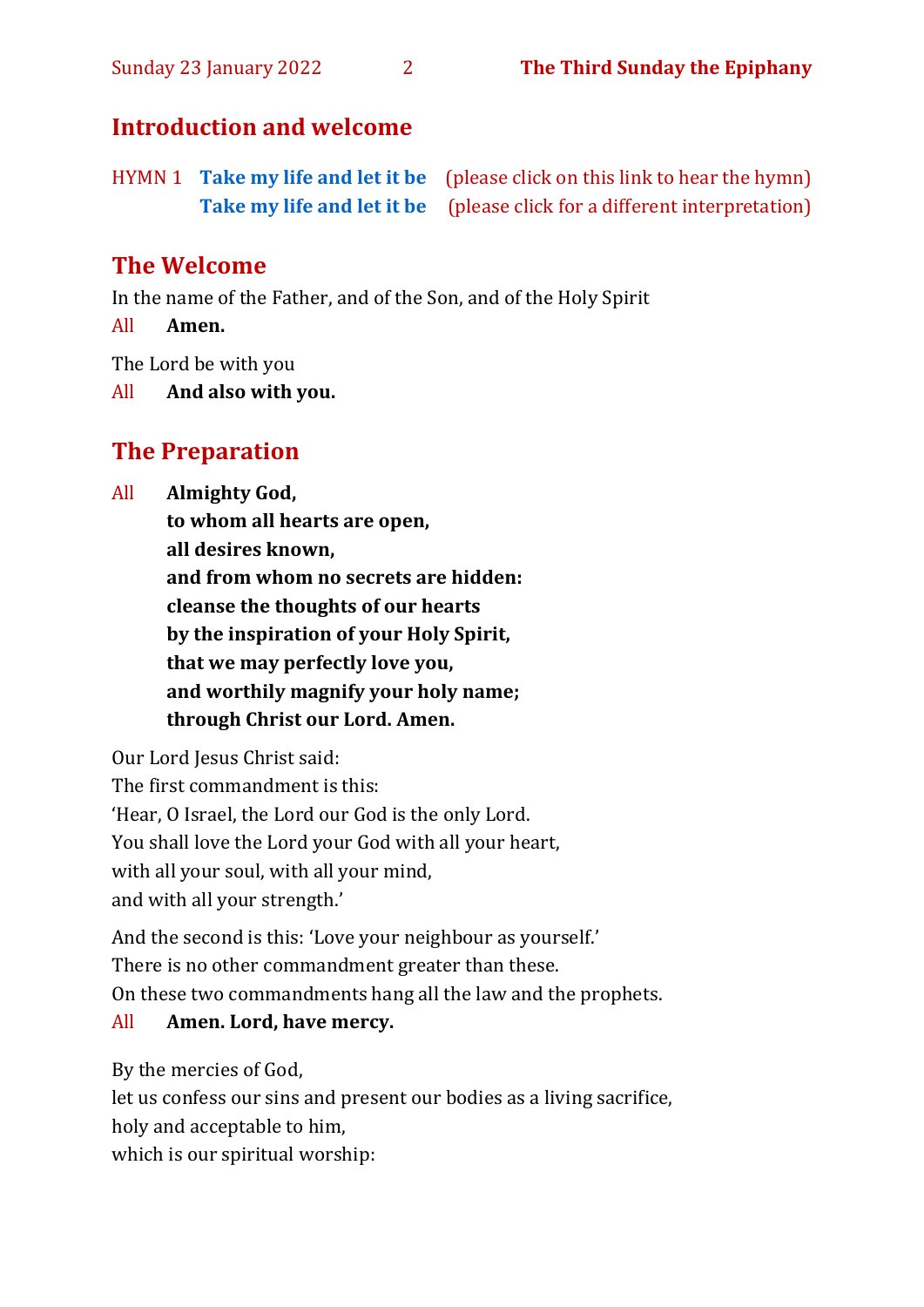All **Almighty God, our heavenly Father, we have sinned against you and against our neighbour in thought and word and deed, through negligence, through weakness, through our own deliberate fault. We are truly sorry and repent of all our sins. For the sake of your Son Jesus Christ, who died for us, forgive us all that is past and grant that we may serve you in newness of life to the glory of your name. Amen.**

Almighty God,

who forgives all who truly repent, have mercy upon you, pardon and deliver you from all your sins, confirm and strengthen you in all goodness, and keep you in life eternal; through Jesus Christ our Lord. All **Amen.**

# **The Gloria**

This Gloria is sung to the tune of 'Cwm Rhondda'. Click **[here](about:blank)** for the tune.

All **Glory be to God in Heaven, Songs of joy and peace we bring, Thankful hearts and voices raising, To creation's Lord we sing. Lord we thank you, Lord we praise you, Glory be to God our King: Glory be to God our King. Lamb of God, who on our shoulders, Bore the load of this world's sin; Only Son of God the Father, You have brought us peace within. Lord, have mercy, Christ have mercy,**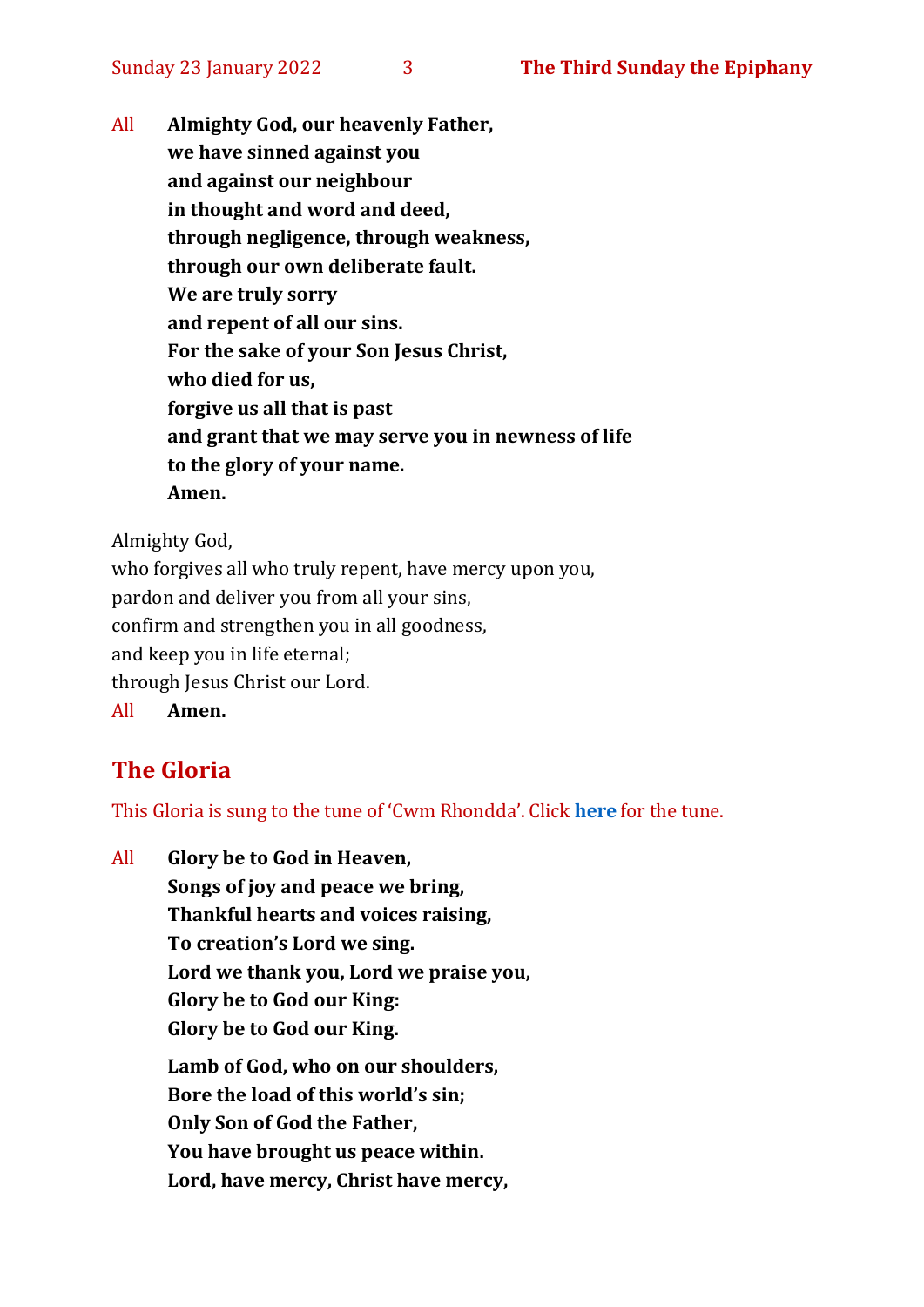**Now your glorious reign begin: Now your glorious reign begin.**

**You O Son of God are Holy, You we praise with one accord. None in heav'n or earth is like you, Only you are Christ the Lord. With the Father and the Spirit, Ever worshipped and adored: Ever worshipped and adored.**

# **The Collect for the Third Sunday after the Epiphany**

Almighty God, whose Son revealed in signs and miracles the wonder of your saving presence: renew your people with your heavenly grace, and in all our weakness sustain us by your mighty power; through Jesus Christ your Son our Lord, who is alive and reigns with you, in the unity of the Holy Spirit, one God, now and for ever. All **Amen.**

# **First reading**

A reading from the Book of Nehemiah

All the people gathered together into the square before the Water Gate. They told the scribe Ezra to bring the book of the law of Moses, which the Lord had given to Israel. Accordingly, the priest Ezra brought the law before the assembly, both men and women and all who could hear with understanding. This was on the first day of the seventh month. He read from it facing the square before the Water Gate from early morning until midday, in the presence of the men and the women and those who could understand; and the ears of all the people were attentive to the book of the law. And Ezra opened the book in the sight of all the people, for he was standing above all the people; and when he opened it, all the people stood up. Then Ezra blessed the Lord, the great God, and all the people answered, 'Amen, Amen,' lifting up their hands. Then they bowed their heads and worshiped the Lord with their faces to the ground.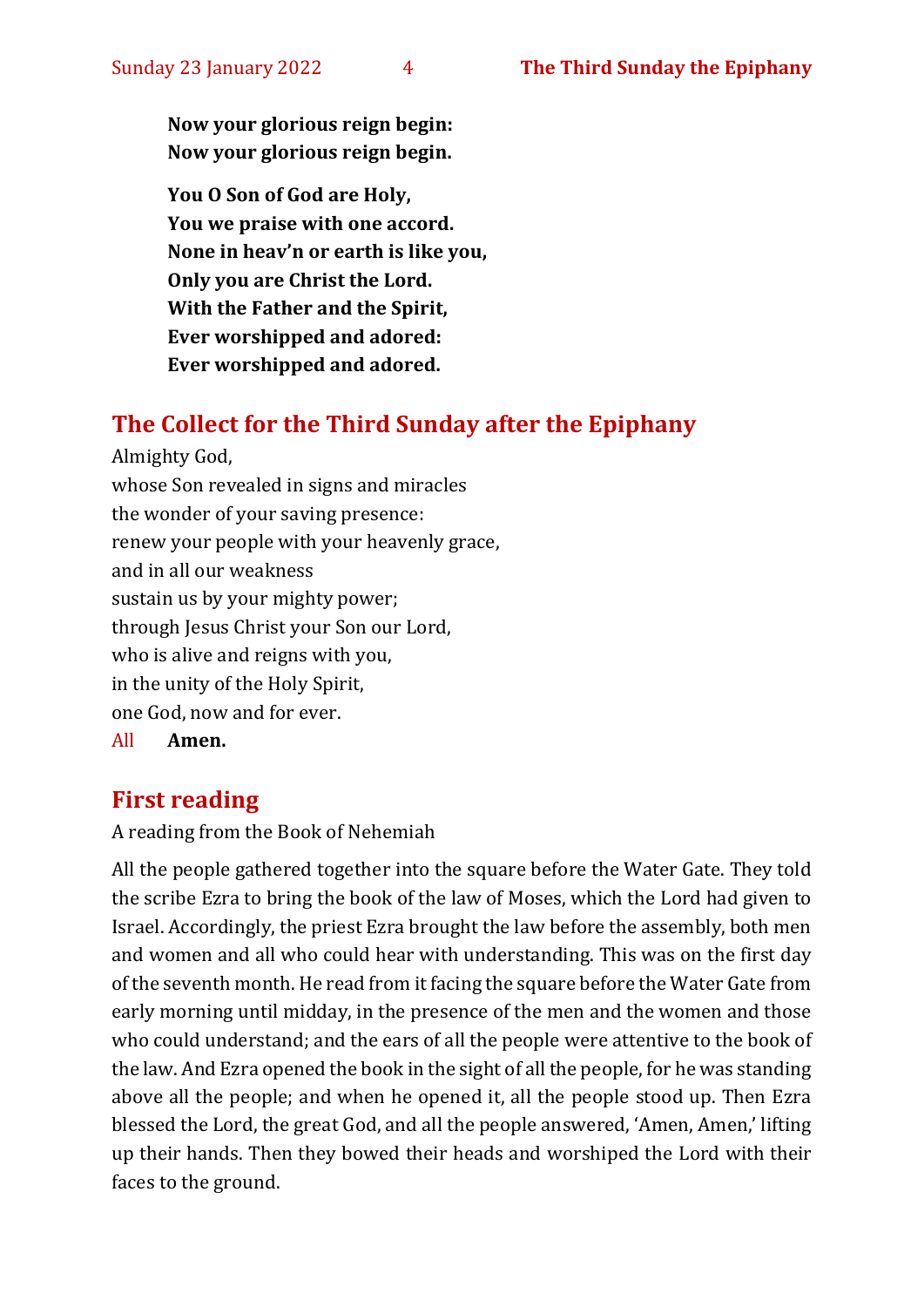So they read from the book, from the law of God, with interpretation. They gave the sense, so that the people understood the reading.

And Nehemiah, who was the governor, and Ezra the priest and scribe, and the Levites who taught the people said to all the people, 'This day is holy to the Lord your God; do not mourn or weep.' For all the people wept when they heard the words of the law. Then he said to them, 'Go your way, eat the fat and drink sweet wine and send portions of them to those for whom nothing is prepared, for this day is holy to our Lord; and do not be grieved, for the joy of the Lord is your strength.' *Nehemiah 8:1–3, 5–6, 8–10*

This is the Word of the Lord

All **Thanks be to God.**

#### **Second reading**

A reading from St Paul's First Letter to the Corinthians

For just as the body is one and has many members, and all the members of the body, though many, are one body, so it is with Christ. For in the one Spirit we were all baptized into one body—Jews or Greeks, slaves or free—and we were all made to drink of one Spirit. Indeed, the body does not consist of one member but of many. If the foot would say, 'Because I am not a hand, I do not belong to the body,' that would not make it any less a part of the body. And if the ear would say, 'Because I am not an eye, I do not belong to the body,' that would not make it any less a part of the body. If the whole body were an eye, where would the hearing be? If the whole body were hearing, where would the sense of smell be? But as it is, God arranged the members in the body, each one of them, as he chose. If all were a single member, where would the body be? As it is, there are many members, yet one body. The eye cannot say to the hand, 'I have no need of you,' nor again the head to the feet, 'I have no need of you.' On the contrary, the members of the body that seem to be weaker are indispensable, and those members of the body that we think less honorable we clothe with greater honor, and our less respectable members are treated with greater respect; whereas our more respectable members do not need this. But God has so arranged the body, giving the greater honor to the inferior member, that there may be no dissension within the body, but the members may have the same care for one another. If one member suffers, all suffer together with it; if one member is honored, all rejoice together with it.

Now you are the body of Christ and individually members of it. And God has appointed in the church first apostles, second prophets, third teachers; then deeds of power, then gifts of healing, forms of assistance, forms of leadership, various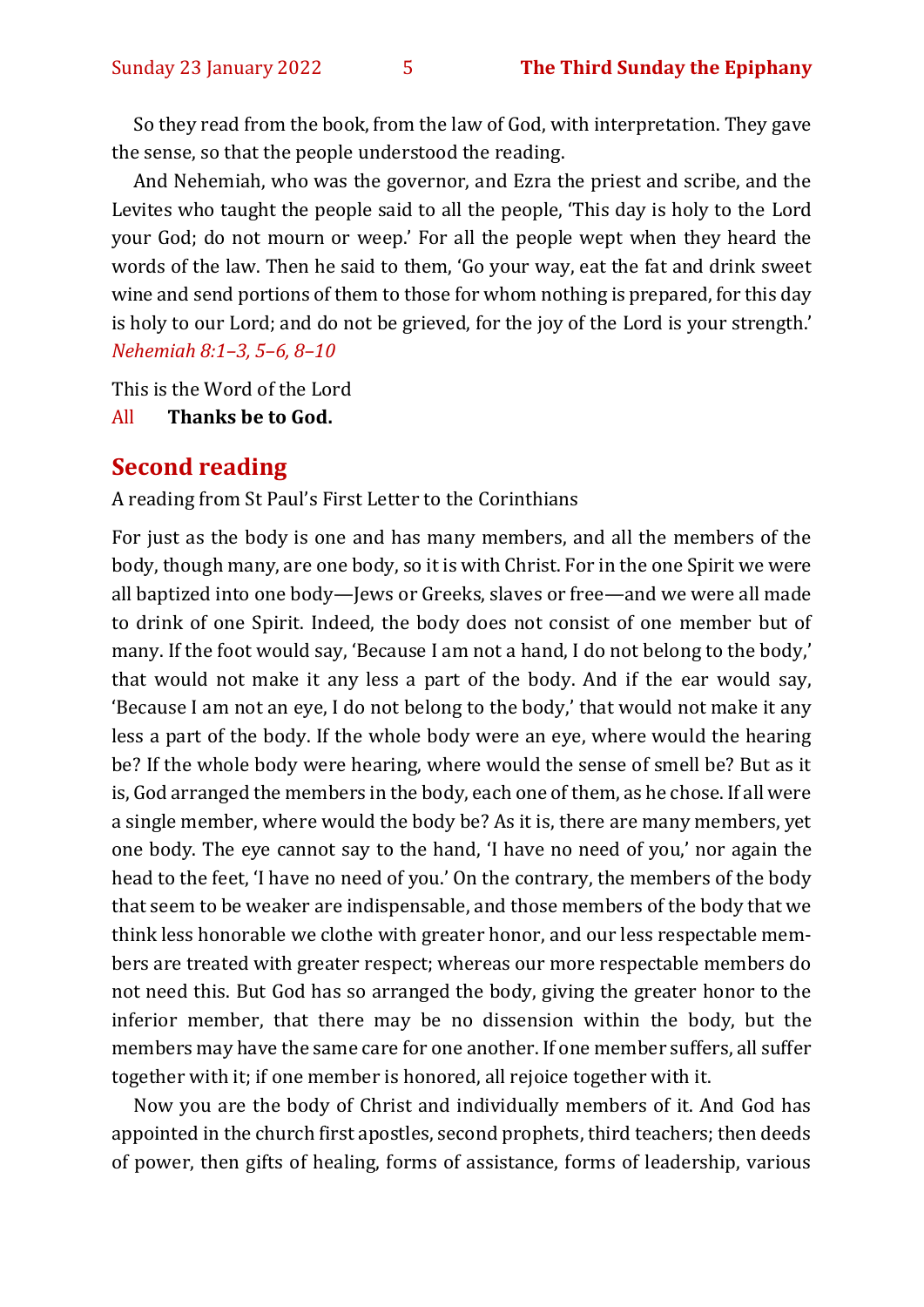kinds of tongues. Are all apostles? Are all prophets? Are all teachers? Do all work miracles? Do all possess gifts of healing? Do all speak in tongues? Do all interpret? But strive for the greater gifts. And I will show you a still more excellent way. *1 Corinthians 12:12–31*

This is the Word of the Lord

All **Thanks be to God.**

HYMN 2 **[Your word is a lamp unto my feet](https://www.youtube.com/watch?v=npWJZwgmKMo)** (click on this link to hear the hymn)

# **Gospel reading**

Hear the Gospel of our Lord Jesus Christ according to Luke

#### All **Glory to you O Lord.**

Then Jesus, filled with the power of the Spirit, returned to Galilee, and a report about him spread through all the surrounding country. He began to teach in their synagogues and was praised by everyone. When he came to Nazareth, where he had been brought up, he went to the synagogue on the sabbath day, as was his custom. He stood up to read, and the scroll of the prophet Isaiah was given to him. He unrolled the scroll and found the place where it was written: 'The Spirit of the Lord is upon me, because he has anointed me to bring good news to the poor. He has sent me to proclaim release to the captives and recovery of sight to the blind, to let the oppressed go free, to proclaim the year of the Lord's favour.' And he rolled up the scroll, gave it back to the attendant, and sat down. The eyes of all in the synagogue were fixed on him. Then he began to say to them, 'Today this scripture has been fulfilled in your hearing.' *Luke 4:14–21*

This is the Gospel of the Lord

#### All **Praise to you O Christ.**

# **Sermon**

Today's readings set out the central part of Jesus' practical ministry, and outline our part in it. What we have in the Gospel is Luke's account of what we might call Jesus' first known sermon. It does what sermons should do—it makes its hearers think, and makes them uncomfortable. Jesus is giving notice that change is coming, that things will be different, that things will be turned round. He is staring in Nazareth, where He was brought up, where His faith has been nurtured and developed, the setting that's most comfortable and familiar. But He didn't exactly get a sympathetic and supportive hearing, as we shall see.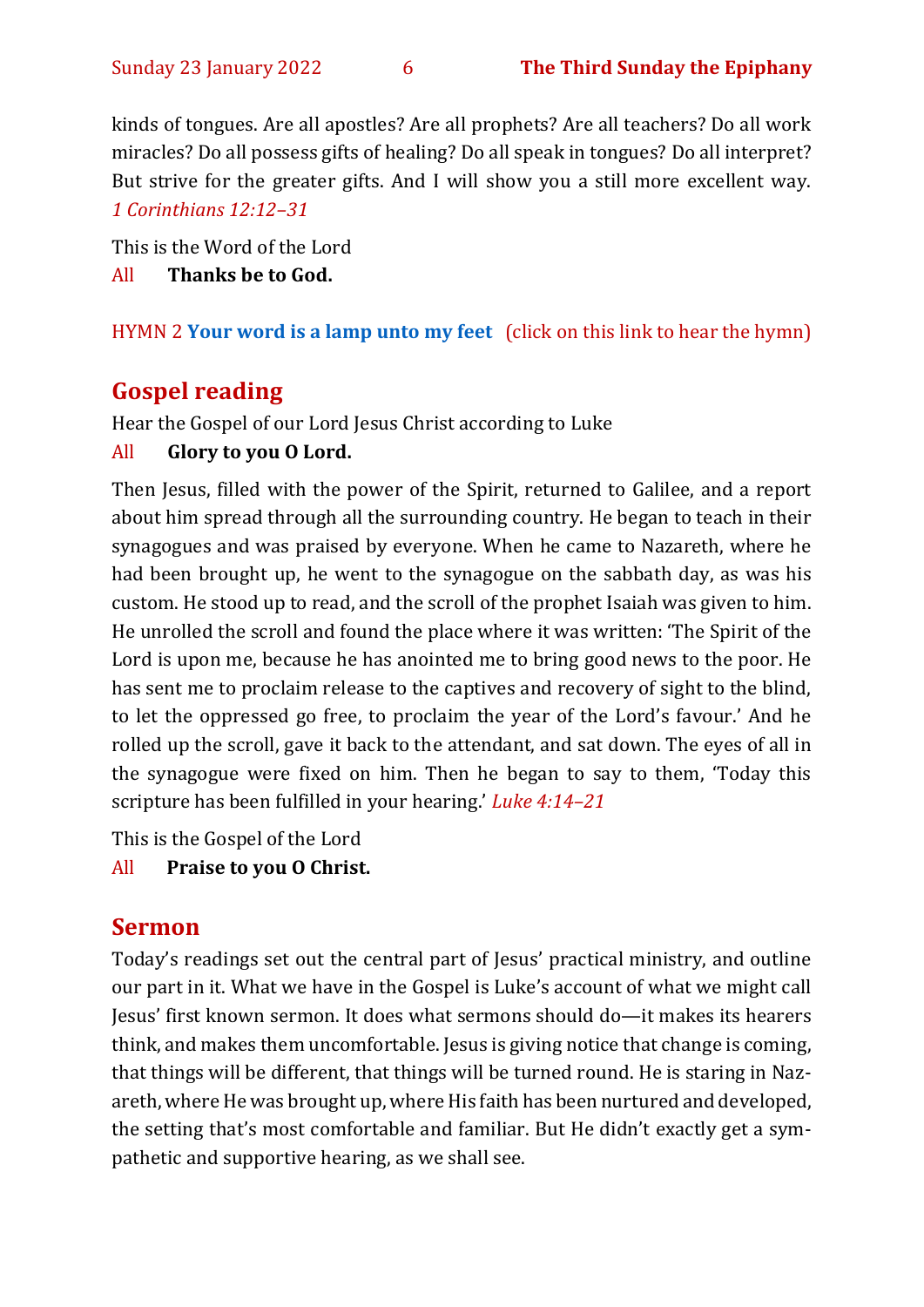Jesus went to the synagogue on the Sabbath 'as was his custom.' On this particular Sabbath, he stood up to read. We don't know why. It's not clear whether various men took turns reading the scripture or whether He asked to read the scripture on this particular day? Did someone else ask him to read? We're simply told that He stood up to read.' We're not told how He was given the passage He read—but however it happened, it was an example of the Holy Spirit at work!

Luke simply says once he was handed the scroll he unfurled it to a particular passage—from Isaiah 6—and he began to read.

The Spirit of the Lord is upon me, He has anointed me to bring good news to the poor, He has sent me to proclaim release to the captives and recovery of sight to the blind, to let the oppressed go free, to proclaim the year of the Lord' favour.

So far, so good. This is familiar piece of scripture that would have reinforced the comfortable views of a future Messiah, coming to God's chosen people, the Jews. But then comes 'Today, this Scripture has been fulfilled in your hearing.' A two second sermon, or so it would seem. That in itself would be difficult for the congregation to hear—this is a man they know well, suddenly saying that he is the promised Messiah. What blasphemy.

But Jesus didn't stop here, and that's where the change began. In the next part of the Gospel, which isn't part of today's passage, He goes on to remind the congregation of times when the favour of God fell on unlikely people, people who weren't 'one of us'. Of Naaman the Syrian leper who was healed when Hebrew lepers weren't, of a poor widow who was held up as a model of faith rather than the leaders. He was telling them things they did not want to hear. They wanted to hear about how God had saved them, God's chosen people, and how salvation belonged only to them.

Jesus was determined to proclaim the prophecy of Isaiah, that a New Creation has begun. The Good News is no longer a gift for the people of God to hoard for themselves, but a responsibility to share graciously with others. What this means for us today is that God invites all who would call upon him to a life of faithfulness and service, his mercies are extended to saint and sinner alike, and it's up to us to get the word out.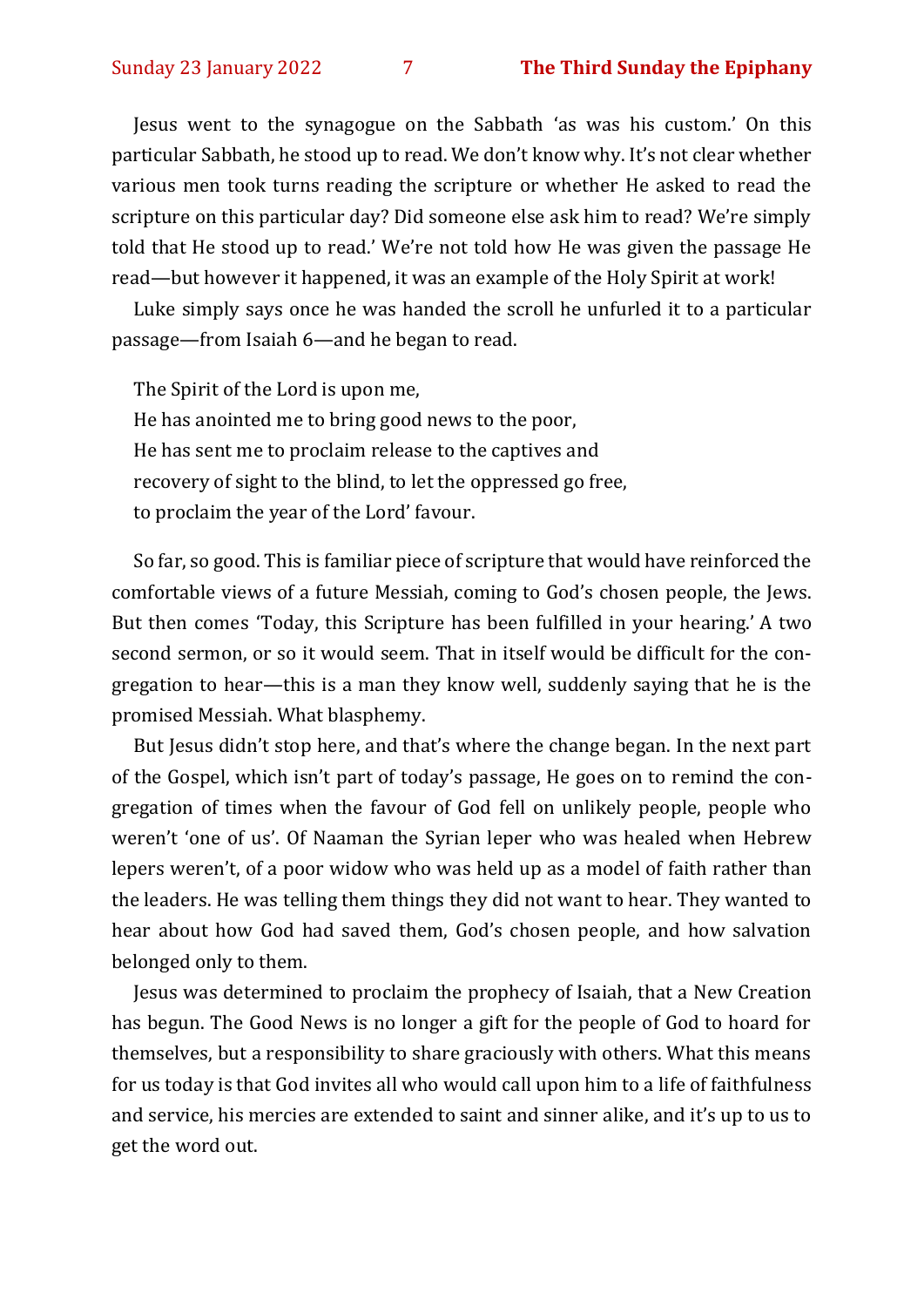So what does this say about the priorities of our lives today as we seek to follow in his footsteps? Who are the ones we ought to be most concerned about today the rich and powerful or the poor and powerless? Can we do more to help people who need it: refugees, homeless people, hungry children? We see where God's love is needed. So we all need to think how we can best feed the hungry, clothe the naked, care for the sick and those in prison, and welcome strangers, and bring Jesus's Kingdom to this world.

Because make no mistake, it is the responsibility of us all to carry on this work. It is clear from the reading from Corinthians that we are Christ's body on Earth now he is no longer a physical presence. We all have our different role and function, God has a different plan for each of us; but we are all charged with continuing Jesus' work and we will all be accountable to God for the way in which we live our lives and use our gifts in His service. When we pray, we need to pray for guidance to see where we are needed, grace to give us the will to help, and strength to carry on and forgiveness for when we get things wrong. We'll need it all!

# **The Creed**

Do you believe and trust in God the Father, the source of all being and life, the one for whom we exist?

## All **We believe and trust in him.**

Do you believe and trust in God the Son, who took our human nature, died for us and rose again?

#### All **We believe and trust in him.**

Do you believe and trust in God the Holy Spirit, who gives life to the people of God and makes Christ known in the world?

#### All **We believe and trust in him.**

This is the faith of the Church.

All **This is our faith. We believe and trust in one God, Father, Son and Holy Spirit. Amen.**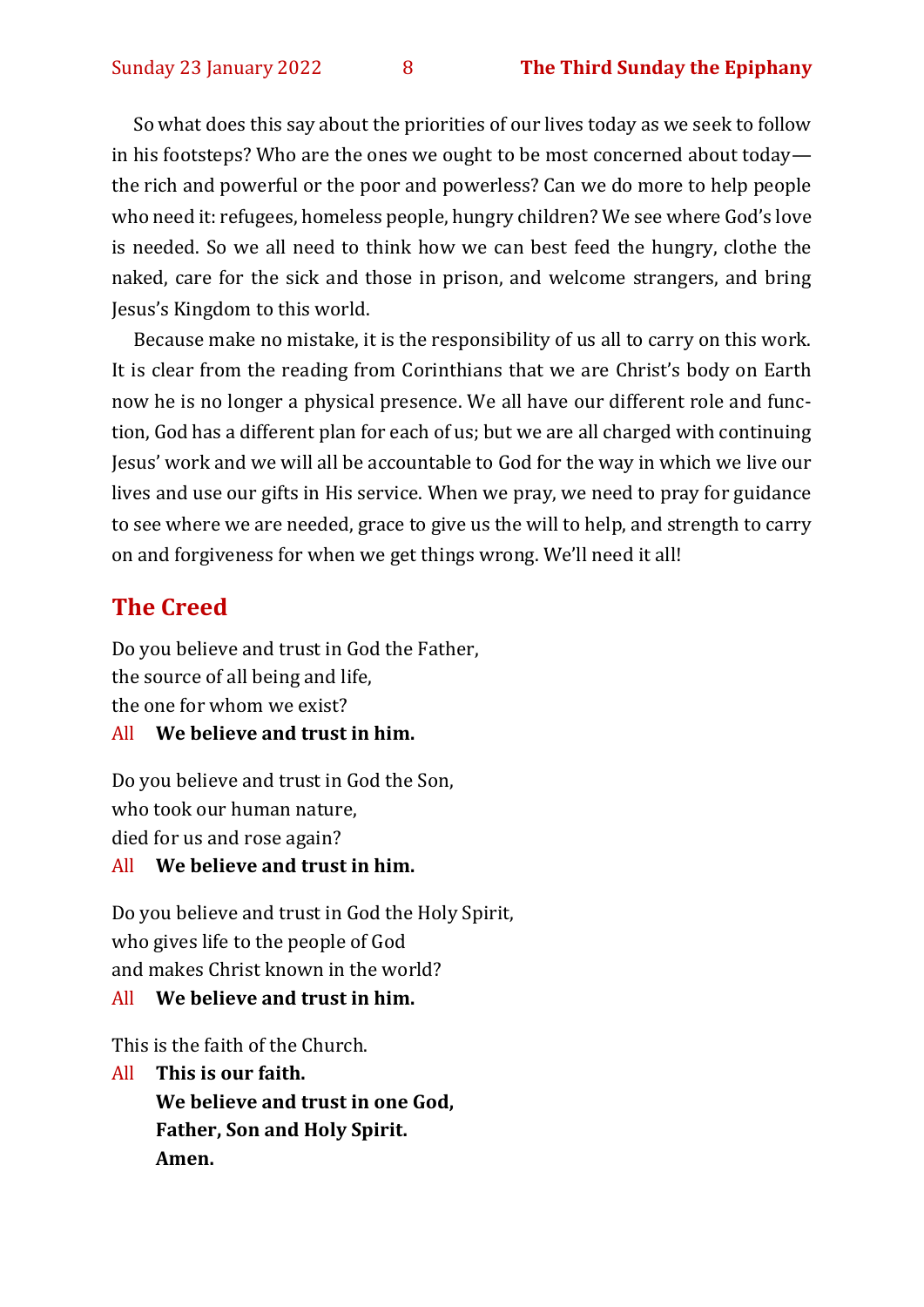# **Prayers of intercession**

We pray that Christ may be seen in the life of the Church. You have called us into the family of those who are the children of God. May our love for our brothers and sisters in Christ be strengthened by your grace. Jesus, Lord of the Church,

#### All **in your mercy hear us.**

You have called us to be a temple where the Holy Spirit can dwell. Give us clean hands and pure hearts so that our lives will reflect your holiness. Jesus, Lord of the Church,

#### All **in your mercy hear us.**

You have called us to be a light to the world, so that those in darkness come to you. May our lives shine as a witness to the saving grace you have given for all. Jesus, Lord of the Church,

#### All **in your mercy hear us.**

You have called us to be members of your body, so that when one suffers, all suffer together. We ask for your comfort and healing power to bring hope to those in distress. Jesus, Lord of the Church,

#### All **in your mercy hear us.**

You have called us to be the Bride, where you, Lord, are the Bridegroom. Prepare us for the wedding feast, where we will be united with you for ever. Jesus, Lord of the Church,

#### All **in your mercy hear us.**

Jesus, Lord of the Church, you have called us into fellowship with all your saints. We unite our prayers with theirs and ask for grace to serve you with joy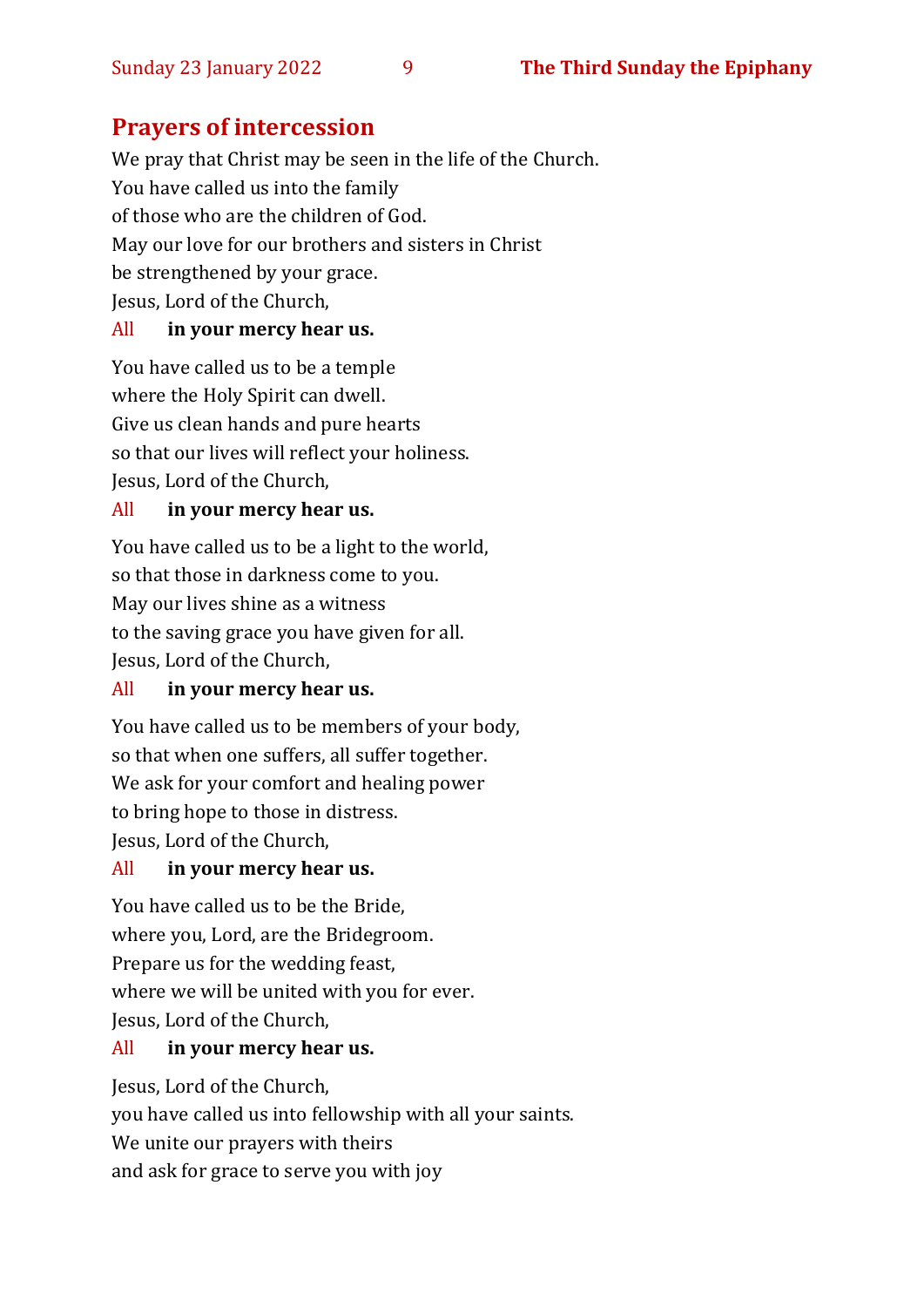where you live and reign with the Father and the Holy Spirit, one God, now and for all eternity.

All **Amen.**

Merciful Father,

All **accept these prayers for the sake of your Son, our Saviour Jesus Christ. Amen.**

# **The peace**

Christ is our peace. If anyone is in Christ, there is a new creation. The old has passed away: behold, everything has become new.

The peace of the Lord be always with you,

All **And also with you.**

HYMN 3 **[Faithfulness](https://www.youtube.com/watch?v=uHeEytocJVY)** (please click on this link to hear the hymn)

The liturgy of the Communion Service appears below

# The Dismissal

Christ the Son of God perfect in you the image of his glory and gladden your hearts with the good news of his kingdom; and the blessing of God the Almighty: Father, Son, and Holy Spirit, be with you now and remain with you always. All **Amen.**

HYMN 4 **[When the saints go marching in](https://www.youtube.com/watch?v=advlnJPEbEw)** (click on this link to hear the hymn)

Go in peace to love and serve the Lord.

All **In the name of Christ. Amen.**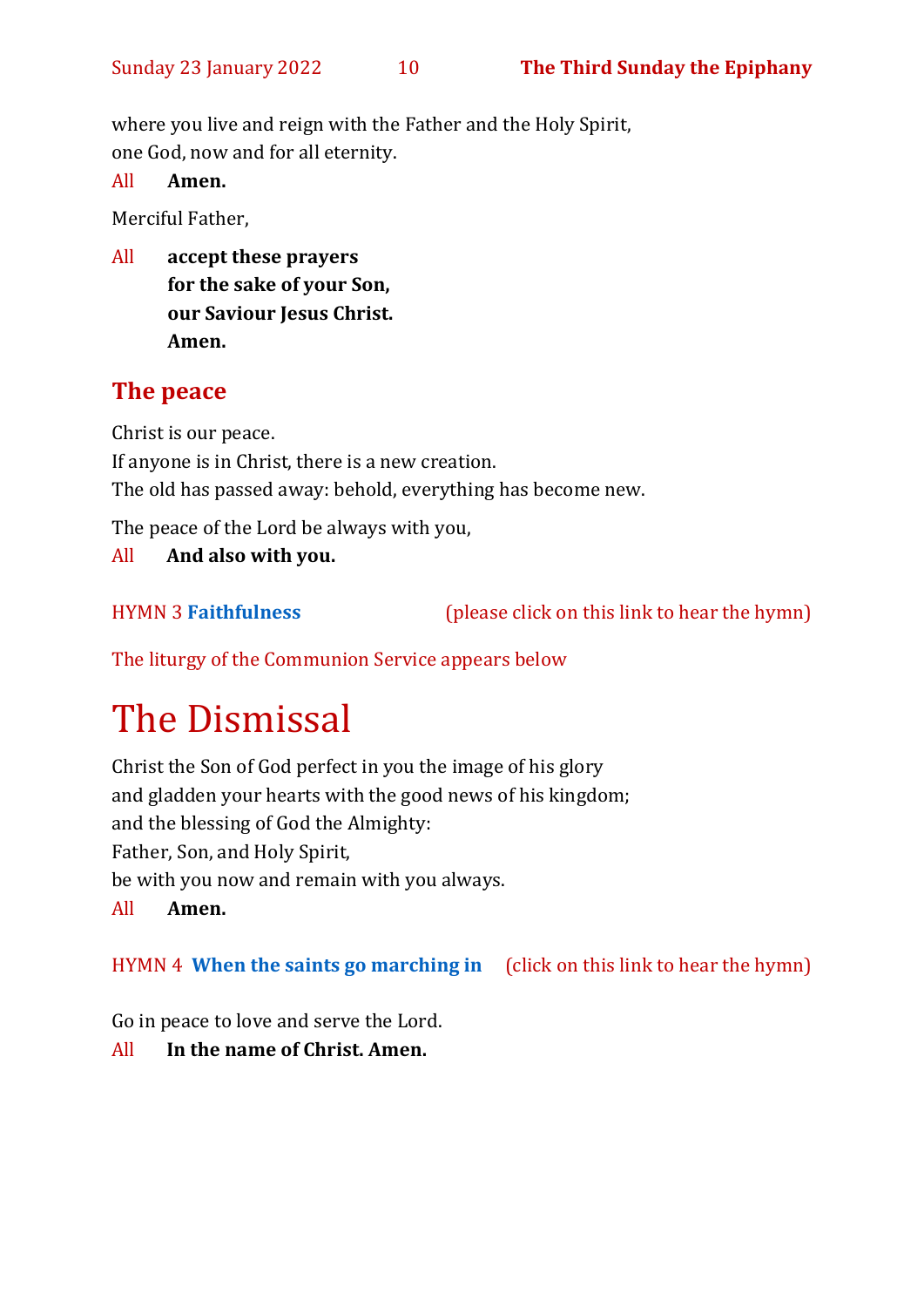# The Liturgy of the Sacrament

## Eucharistic Prayer (prayer E)

The Lord be with you

#### All **and also with you.**

Lift up your hearts.

#### All **We lift them to the Lord.**

Let us give thanks to the Lord our God.

#### All **It is right to give thanks and praise.**

Father, you made the world and love your creation. You gave your Son Jesus Christ to be our Saviour. His dying and rising have set us free from sin and death. And so we gladly thank you, with saints and angels praising you, and saying,

All **Holy, holy, holy Lord, God of power and might, heaven and earth are full of your glory. Hosanna in the highest. Blessed is he who comes in the name of the Lord. Hosanna in the highest.**

We praise and bless you, loving Father, through Jesus Christ, our Lord; and as we obey his command, send your Holy Spirit, that broken bread and wine outpoured may be for us the body and blood of your dear Son.

On the night before he died he had supper with his friends and, taking bread, he praised you. He broke the bread, gave it to them and said: Take, eat; this is my body which is given for you; do this in remembrance of me.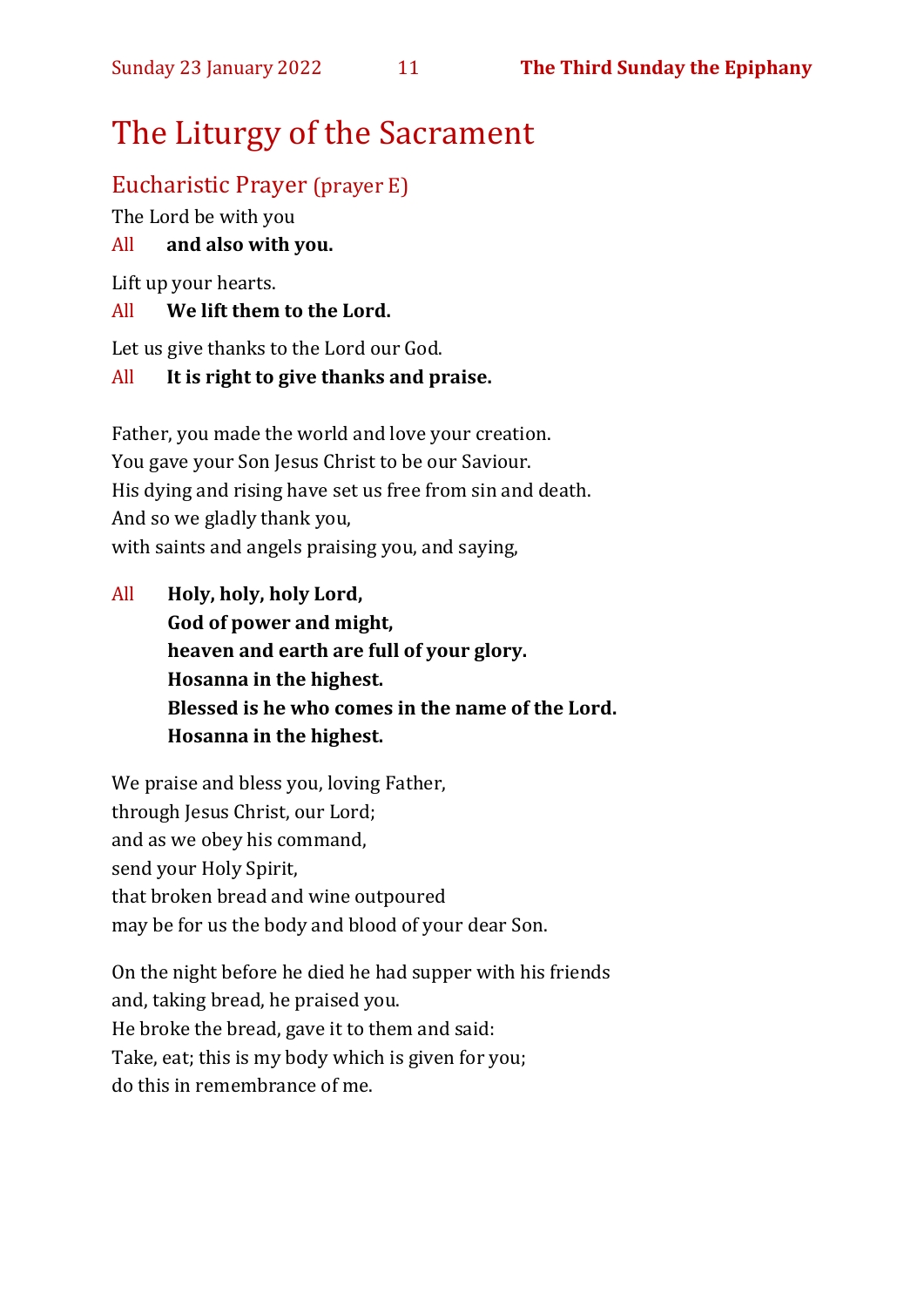When supper was ended he took the cup of wine. Again he praised you, gave it to them and said: Drink this, all of you; this is my blood of the new covenant, which is shed for you and for many for the forgiveness of sins. Do this, as often as you drink it, in remembrance of me.

So, Father, we remember all that Jesus did, in him we plead with confidence his sacrifice made once for all upon the cross.

Bringing before you the bread of life and cup of salvation, we proclaim his death and resurrection until he comes in glory.

Great is the mystery of faith:

# All **Christ has died. Christ is risen. Christ will come again.**

Lord of all life, help us to work together for that day when your kingdom comes and justice and mercy will be seen in all the earth.

Look with favour on your people, gather us in your loving arms and bring us with all the saints to feast at your table in heaven.

Through Christ, and with Christ, and in Christ, in the unity of the Holy Spirit, all honour and glory are yours, O loving Father, for ever and ever.

All **Amen.**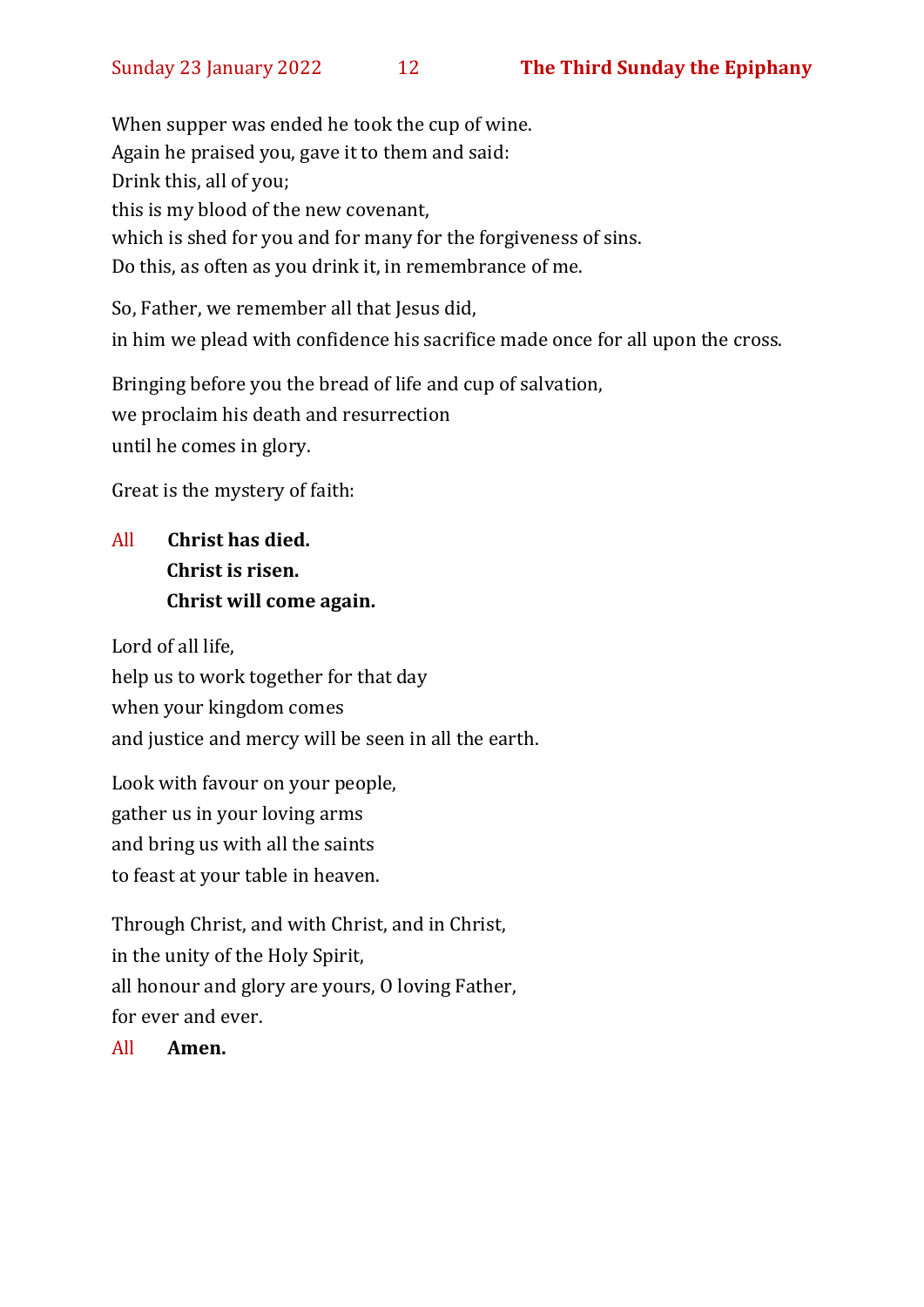#### **The Lord's Prayer**

As our Saviour taught us, so we pray

All **Our Father in heaven, hallowed be your name, your kingdom come, your will be done, on earth as in heaven. Give us today our daily bread. Forgive us our sins as we forgive those who sin against us. Lead us not into temptation but deliver us from evil. For the kingdom, the power,** 

**and the glory are yours now and for ever. Amen.**

#### **Breaking of the Bread**

We break this bread to share in the body of Christ.

- All **Though we are many, we are one body, because we all share in one bread.**
- All **Lamb of God,**

**you take away the sin of the world, have mercy on us.**

**Lamb of God, you take away the sin of the world, have mercy on us.**

**Lamb of God, you take away the sin of the world, grant us peace.**

Draw near with faith. Receive the body of our Lord Jesus Christ which he gave for you, and his blood which he shed for you. Eat and drink in remembrance that he died for you, and feed on him in your hearts by faith with thanksgiving.